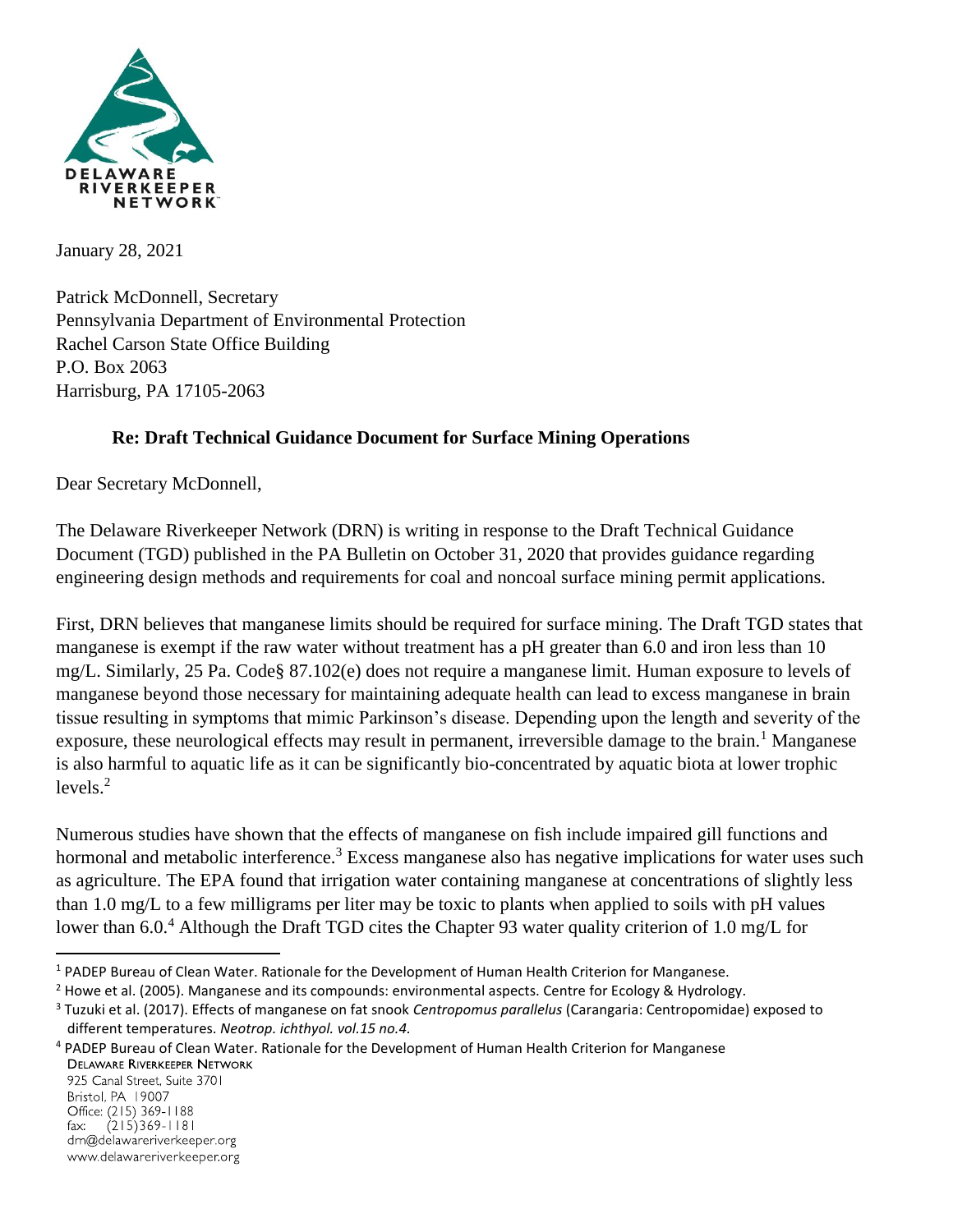manganese, the Department of Environmental Protection (DEP) recently proposed changing the manganese criterion to 0.3 mg/L. DRN submitted comment supporting this DEP proposal in September 2020 and attended a Citizens Advisory Committee meeting on October 20 to testify to this stricter standard at the point of discharge. The proposed change to the stricter manganese limit should be taken into consideration for surface mining operations as well.

## **5.2 Antidegradation Analysis**

When a mining project is proposed in a special protection watershed, the mining program is to undertake an antidegradation analysis, reviewing such proposals using the Antidegradation Supplement for Mining Permits (5600-PM-BMP0007). After identifying the combination of Best Management Practices (BMPs) to be used in connection with a proposed mine discharge, the applicant is asked "Are the [Antidegradation best available combination of technologies (ABACT)] BMPs selected sufficient to protect the existing surface water quality?" DEP analyzes and models data provided by the applicant to determine if the discharge will be degrading with the ABACT BMPs the applicant proposes to implement.

For a proposed mining project, "the NPDES permit and the mining activity permit are interdependent but are reviewed and processed together." DRN recommends that the publication of the draft NPDES and mining permit notice indicate when an ABACT analysis has been undertaken in order to provide the public with the opportunity to review and comment on this analysis. DRN also recommends that a public hearing be required for these proposed applications in special protection waters to assist with more public review and further transparency by the mining applicant.

Are pre-mining monitoring and macroinvertebrate surveys now being documented by DEP biologists to ensure that the DEP can make its required determination of accurate attained uses (25 Pa.Code 93.4c(a)(1)(iv) before a mine is permitted? This background stream data of aquatic life would also assist with post mining compliance and changes over time that may or may not be permitted as well as longer term remediaton and restoration.

In addition, when a degrading discharge to a High Quality (HQ) water is proposed, the applicant must complete a Social or Economic Justification (SEJ). The draft NPDES permit notification for a mining project is required to include the notice that SEJ had been demonstrated. DRN recommends that the SEJ for a proposed mining project be noticed prior to the draft NPDES and mining permit to again provide the public with the opportunity to weigh in on proposed degradation of HQ waters and fully satisfy public participation requirements and review.

The DEP's SEJ or Water Use Demonstration Form (5600-PM-BMP0028) asks for information about water quality considerations, social and land use considerations, and economic statistics. However, climate change and flooding costs are rarely given full analysis. If more complete environmental harm costs were included through a more thorough SEJ analysis with more public input, DRN believes that there would be more projects that would not meet the high bar that the Clean Water Act and Pennsylvania's Clean Streams Law have set for allowing the degradation of water quality.

In *Sierra Club, et al. v. FERC*, the United States Court of Appeals for the District of Columbia Circuit found that the Federal Energy Regulatory Commission failed to consider or quantify the downstream greenhouse gas emissions (GHG) from the combustion of the natural gas transported by the project as part of its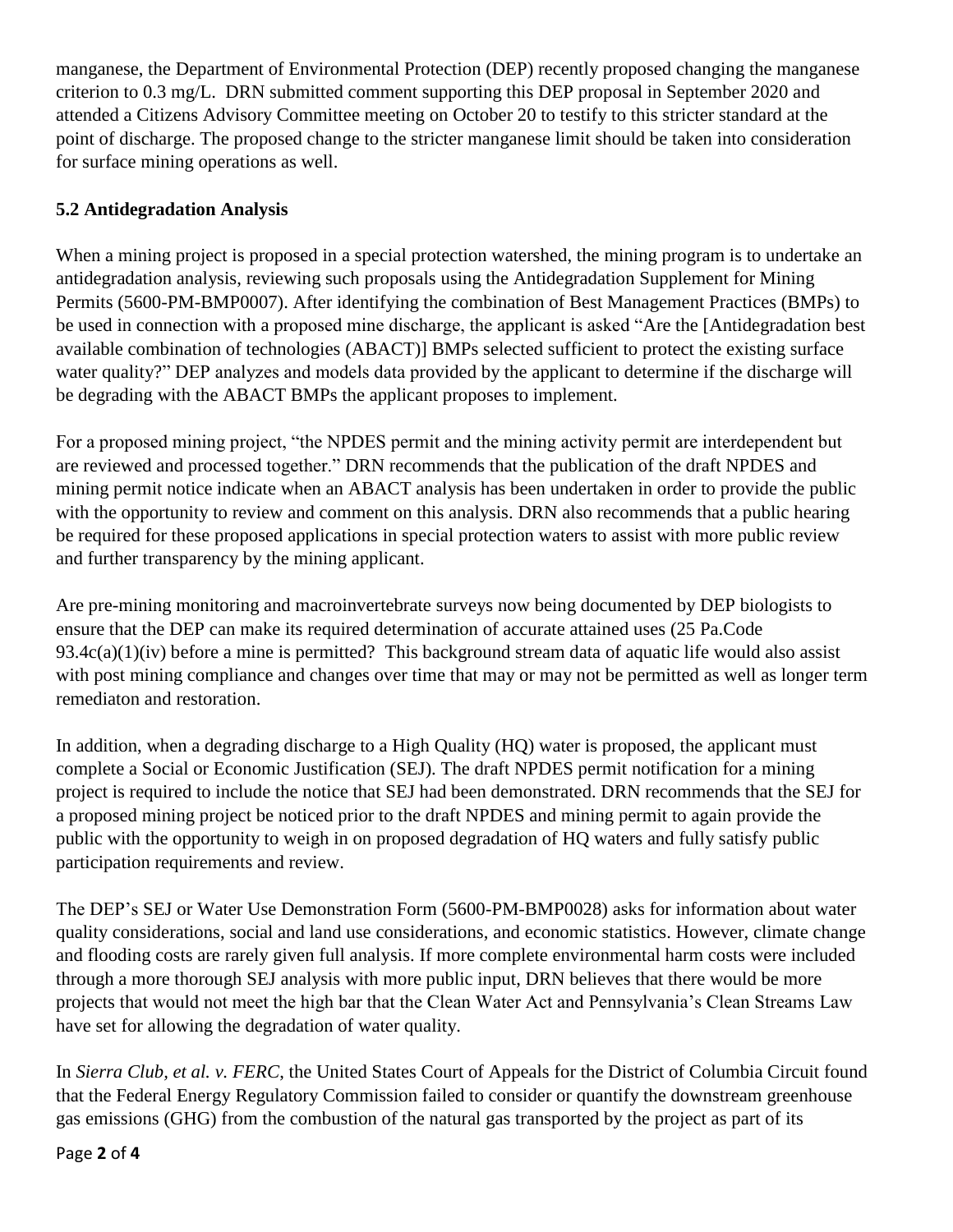National Environmental Policy Act review. DRN urges DEP to consider or quantify the indirect effects of downstream GHG emissions in SEJ reviews for coal mines proposed to impact HQ waters.

DRN has observed where DEP and the applicant determine, under economic statistics, that the creation of just one job is sufficient to justify the environmental harm to an HQ water. DRN believes this is playing too fast and loose with protecting the public trust. The indirect and direct environmental harms and long term cumulative costs from cradle to grave are also not fully provided and analyzed transparently with these determinations.

DRN also questions whether statewide consistency can be achieved in the SEJ process given that, when a degrading discharge to an HQ water is proposed in connection with a mining project, SEJ is conducted independently in District Mining Offices. Central oversight could be helpful to ensure equal protections and thorough review is consistent throughout the Commonwealth. As mentioned above, public hearings and comment could also assist in ensuring adequate public review and allowing participants to attend virtually and in person could help ensure wider participation throughout the state.

DRN also believes that environmentally sound non-discharge alternatives must be used in the antidegradation analysis. Non-discharge alternatives eliminate or reduce new, increased, or additional point source discharges to HQ or Exceptional Value (EV) streams and wetlands. However, not all non-discharge alternatives are equal in terms of environmental best management practices. For example, infiltration or land application of treated water from mine sites could allow contaminants from the mine waste to permeate into the soil and negatively affect groundwater. Rain events could also wash contaminated water from mining sites into nearby streams or wetlands. Caution must be utilized when considering sites for land application. Vernal pools and ephemeral streams appear dry at certain times of the year and may superficially appear to be suitable dry sites for land application. Similarly, recycling or reusing water onsite is another nondischarge method that could lead to degradation. The Draft TGD states that water collected in sediment basins and traps can be used for dust control on haul roads and stockpile areas. Contaminants in this water used on haul roads for dust control could wash into waterways during rain events, particularly after erosion and sedimentation controls are removed after mining operations have ceased.

Instead, DRN encourages the use of passive or less intrusive non-discharge alternatives. These alternatives include limiting the total disturbed area, creating new treatment wetlands (versus impacting naturally existing wetlands), and maintaining wide (300-foot or more) vegetated forested riparian buffers. Distance buffers between mining activity and streams and other waterways are also encouraged. Coal and industrial mineral surface mining activities are required to maintain a minimum 100-foot buffer along perennial and intermittent streams. In HQ or EV watersheds, stream variances to the 100-foot buffer are only permitted if the proposed mining activity will result in an environmental enhancement or for minor activities. DRN believes that wide buffers are an important and necessary component of any antidegradation policy.

In addition, the treatment of mining waste has implications for the environment. All treatment methods produce a precipitate consisting of a mixture of iron, manganese, and aluminum hydroxide, and some methods produce sodium hydroxide. Sodium hydroxide produces a gel-like sludge which is composed predominately of ferric hydroxide and which precipitates into the environment. The Draft TGD states that this sludge is normally simply mixed with surface mine spoil material at a location relatively high and dry in the backfill area during the reclamation process. The Draft TGD asserts that this sludge is an alkaline material with the metals at their highest oxidation states, and it is not harmful to the environment when